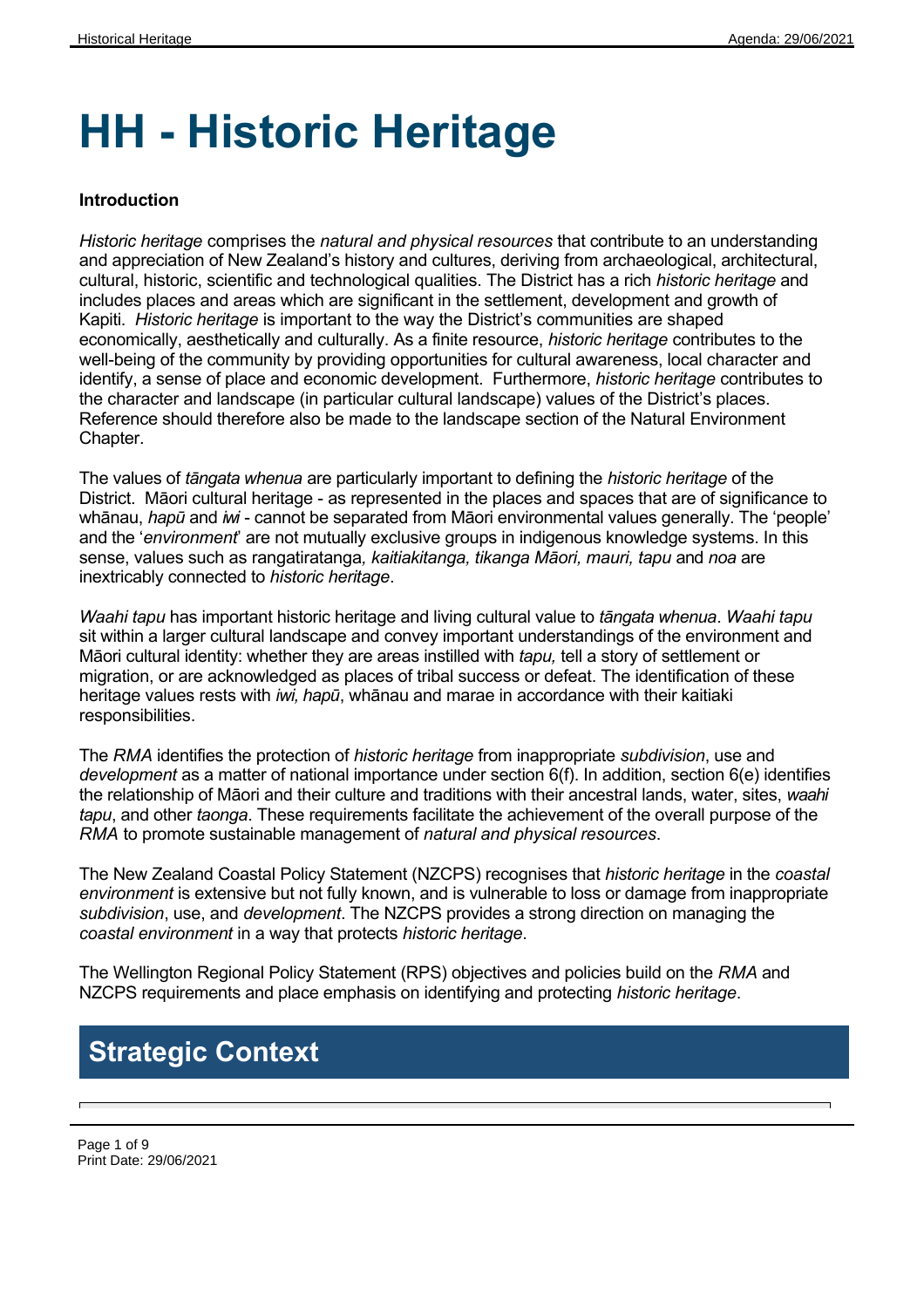The primary Objectives that this chapter implements are:

- DO-O1 Tāngata Whenua;
- DO-O3 Development Management; and
- DO-O7 Historic Heritage

### **DO-O1** Tāngata Whenua

To work in partnership with the *tangata whenua* of the District in order to maintain *kaitiakitanga* of the District's resources and ensure that decisions affecting the natural *environment* in the District are made in accordance with the principles of Te Tiriti o Waitangi (Treaty of Waitangi).

### **DO-O3** Development Management

To maintain a consolidated urban form within existing urban areas and a limited number of identified growth areas which can be efficiently serviced and integrated with existing townships, delivering:

- 1. urban areas which maximise the efficient end use of energy and integration with infrastructure;
- 2. a variety of living and working areas in a manner which reinforces the function and vitality of centres;
- 3. resilient communities where development does not result in an increase in risk to life or severity of damage to property from natural hazard events;
- 4. higher residential densities in locations that are close to centres and public open spaces, with good access to public transport;
- 5. management of development in areas of special character or amenity so as to maintain, and where practicable, enhance those special values;
- 6. sustainable natural processes including freshwater systems, areas characterised by the productive potential of the land, ecological integrity, identified landscapes and features, and other places of significant natural amenity;
- 7. an adequate supply of housing and areas for business/employment to meet the needs of the District's anticipated population which is provided at a rate and in a manner that can be sustained within the finite carrying capacity of the District; and
- 8. management of the location and effects of potentially incompatible land uses including any interface between such uses.

### **DO-O7** Historic Heritage

To protect *historic heritage* in the District for the social, cultural and economic wellbeing of the Kapiti Coast community and future generations, including:

- 1. supporting the contribution of *historic heritage features* and their values to the identity, character and amenity of places and landscapes;
- 2. recognising and protecting *tangata whenua historic heritage*, including *waahi tapu and other places and areas significant to Māori;* and
- 3. providing for appropriate use and *development* of natural and physical resources with *historic heritage* values, while ensuring any adverse environmental *effects* are avoided, remedied or mitigated.

The rules in this chapter apply to all land and activities in all *zones* unless otherwise specified. Provisions in other chapters of the Plan may also be relevant.

## **Policies**

Page 2 of 9 Print Date: 29/06/2021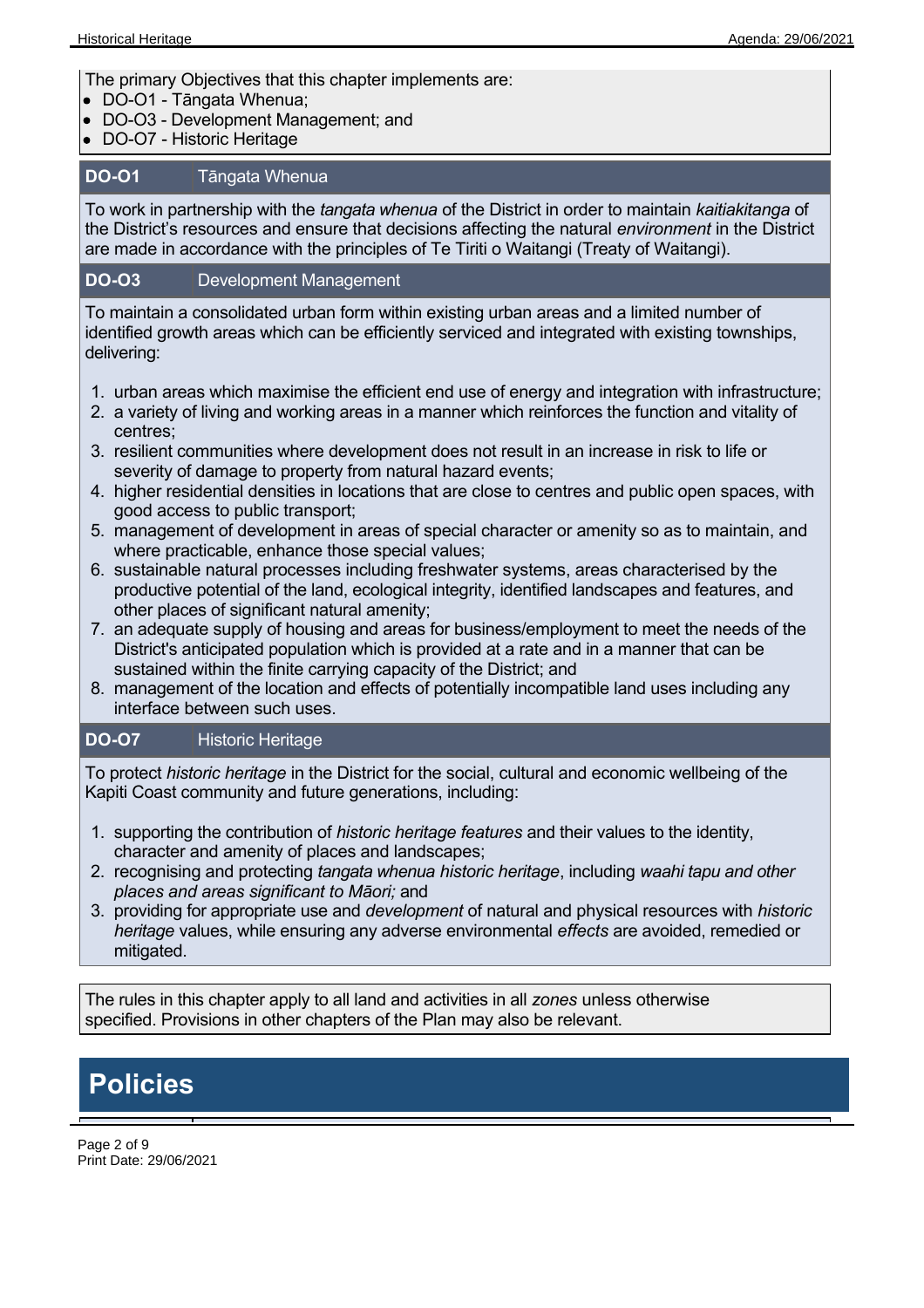#### Historical Heritage Agenda: 29/06/2021 News Agenda: 29/06/2021

**HH-P1** | Identify Historic Heritage *Historic heritage* that contributes to an understanding and appreciation of the District's history and culture will be identified in the Schedule of *Historic Heritage* (Schedule 7), Schedule of Notable Trees (Schedule 8), Schedule of Sites and Areas of Significance to Māori (Schedule 9), and on the District Plan Maps. The schedules contain: 1. places, including *buildings*, *structures,* sites (Schedule 7); 2. areas (Schedule 7); 3. *notable trees* (Schedule 8); and 4. *waahi tapu* and other *places and areas of significance to Māori* (Schedule 9). **Note**: The three schedules reflect the three chapters in the *Historical and cultural values* section of this Plan. Notwithstanding the organisation of these schedules, *notable trees* and sites and areas of significance to Māori are considered *historic heritage*. **HH-P2**  Criteria for Identifying Historic Heritage The following criteria will be used to identify significant historic heritage to be listed in the Schedule of *Historic Heritage* (Schedule 7)**,** Schedule of Notable Trees (Schedule 8), and Schedule of Sites and Areas of Significance to Māori (Schedule 9). For inclusion in the schedule at least one of the following must be significant: 1. the values relating to the history of a feature and how it demonstrates: a. important themes in history or patterns of development; b. important event or events in local, regional or national history; c. the life or works of an individual, group or organisation that has made a significant contribution to the District, region or nation; or d. everyday experiences from the past that contribute to our understanding of the culture and life of the District, region or nation. 2. the values relating to the physical evidence of a feature including the: a. potential for archaeological investigation to contribute new or important information about the human history of the District, region or nation; b. style, design, form, scale, materials, ornamentation, period, craftsmanship or other architectural values; c. evidence of the history of technological development, innovation or important methods of construction or design; d. extent of modification; e. age of the feature; or f. association with other natural or cultural features in the landscape or townscape, and/or contribution to the heritage values of a wider townscape or landscape setting, and/or whether or not it is a landmark. 3. the values relating to the meanings that a feature has for a particular community or communities, including: a. strong or special associations with a particular cultural group or community for spiritual, political, social, religious, cultural, national, symbolic or commemorative reasons; or b. high public esteem for its *historic heritage* values, or its contribution to the sense of identity of a community, to the extent that if it was damaged or destroyed it would cause a sense of loss. Page 3 of 9 Print Date: 29/06/2021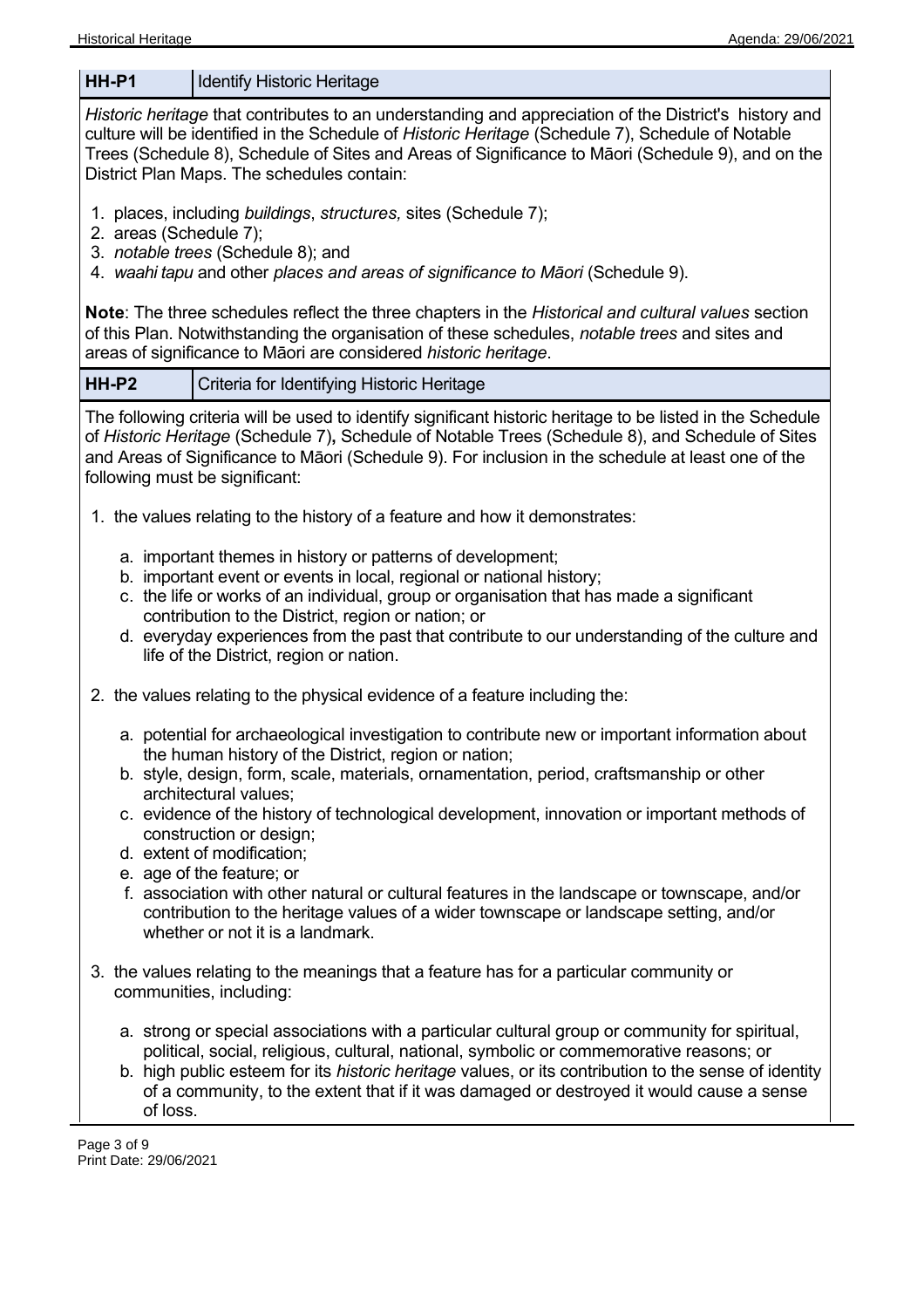- 4. the spiritual, cultural or historical values associated with places, knowledge, histories and ngā taonga tuku iho sacred or important to *tāngata whenua* (Māori);
- 5. the contribution of the surroundings, setting or context of the place to an appreciation and understanding of its character, history and development;
- 6. the extent to which the feature is unique or rare within the District or region;
- 7. the extent to which the feature is a good representative example of its type or era; and
- 8. the potential for public education.

In relation to (4), ngā taonga tuku iho is an embracing concept and can be described as treasures that whānau, hapū and iwi have inherited from tūpuna (ancestors) and covers the interconnected realms of te taha taiao (the natural and physical environment), te taha tinana (the human world), te taha wairua (the spiritual world) and te taha hinengaro (the intellectual world).

**HH-P3** Additional Listings for the Schedule of Historic Heritage, Schedule of Notable Trees, or Schedule of Sites and Areas of Significance to Māori

The following *historic heritage* within the District shall be listed in the Schedule of Historic Heritage (Schedule 7), Schedule of Notable Trees (Schedule 8), or Schedule of Sites and Areas of Significance to Māori (Schedule 9):

- 1. items listed as Category 1 on the New Zealand Heritage List Rārangi Kōrero;
- 2. places subject to a Heritage Order under the RMA;
- 3. *historic heritage* protected by a consent notice issued under section 221 of the RMA; and
- 4. *historic heritage* items specifically identified in the Regional Policy Statement or Regional Plans.

In addition to the criteria set out in HH-P2, when listing items in the Schedule of Historic Heritage (Schedule 7), Schedule of Notable Trees (Schedule 8), or Schedule of Sites and Areas of Significance to Māori (Schedule 9), regard shall be given to items listed as Category 2 on the New Zealand Heritage List Rārangi Kōrero.

**HH-P4** Protection of Historic Heritage

*Subdivision*, *development* and land use affecting the District's *historic heritage* will be managed in a way that protects *historic heritage* values from adverse *effects*.

**HH-P5** Use, Repair and Maintenance of Historic Heritage

Repair and maintenance of scheduled *historic heritage* is appropriate to maintain the continuity of use, or provide for new uses where the repair or maintenance:

- 1. is necessary to ensure liveability and utility is retained;
- 2. retains *historic heritage* values; and

3. will secure the long term viability and retention of the place.

**HH-P6** Additions, Alterations, Relocation, Demolition, Partial Demolition and Destruction of Historic Heritage Features

- 1. *Demolition, partial demolition,* or *destruction* will be avoided for *historic heritage*, excluding *notable trees*, which meets both of the following:
	- a. it is a Category 1 or 2 item on the New Zealand Heritage List Rārangi Kōrero; and
	- b. it is a *scheduled historic building or structure*, *scheduled historic site*, *scheduled historic area*, or *waahi tapu* and other *places and areas of significance to Māori*.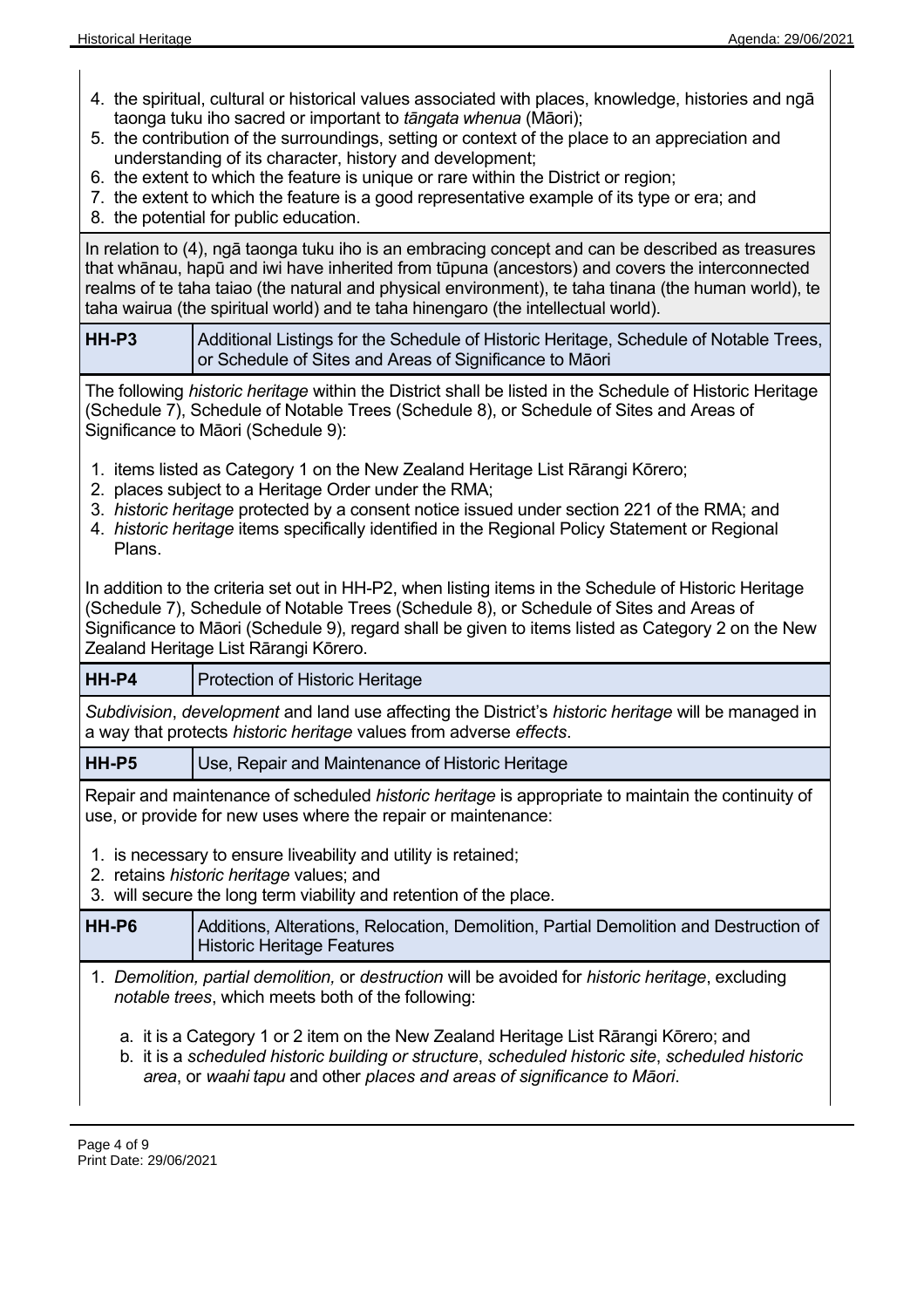- 2. *Relocation* will be avoided for *historic heritage* which meets both of the following:
	- a. it is a Category 1 item on the New Zealand Heritage List Rārangi Kōrero; and
	- b. it is a *scheduled historic building or structure*, *scheduled historic site*, *scheduled historic area*, or *waahi tapu* and other *places and areas of significance to Māori*.
- 3. The appropriateness of *relocation*, *demolition, partial demolition,* or *destruction* of any *scheduled historic building* or *structure*, *scheduled historic site*, or *scheduled historic area,* which is not covered by (1) and (2) abov*e,* will be considered using the assessment criteria in this policy.
- 4. *Alterations* and *additions* to *scheduled historic buildings* are appropriate to maintain the continuity of use, or provide for new uses where the *alteration* or *additions*:
	- a. are necessary to ensure liveability and utility is retained;
	- b. retain *historic heritage* values; and
	- c. will secure the long term viability and retention of the place.
- 5. In any assessment of *resource consent* applications relating to the activities in 1, 2, 3 and 4 above, the following matters will be considered:
	- a. the degree to which *historic heritage* values will be irreversibly lost, damaged, destroyed or enhanced and whether the relationships between distinct elements of the *historic heritage* and its surroundings (if relevant) will be maintained;
	- b. the opportunities to remedy or mitigate any proposed or previous damage to *historic heritage* values;
	- c. the importance attributed to the *historic heritage feature* by the wider community;
	- d. whether the activity will lead to cumulative adverse *effects* on *historic heritage*;
	- e. the degree to which public interpretation of *historic heritage* is enhanced by the proposed activities, in accordance with relevant cultural protocols and without *effects* on the tangible or intangible *historic heritage* values;
	- f. the immediate *risk* to public safety or any other *historic heritage* if activity/works are not undertaken, such as the *risk* to life in the case of earthquake;
	- g. registration and the reasons for registration on the New Zealand Heritage List Rārangi Kōrero (if applicable);
	- h. policies of any conservation plan and heritage inventory relating to the *historic heritage*;
	- i. whether the item is a danger to public safety and repair is not the best practicable option. In determining that repair is not the best practicable option, regard will be given to:
		- i. the economics of a range of reasonably practicable options; and
		- ii. ensuring that every reasonable alternative has been considered to minimise the effect on historic heritage values.
- 6. Consideration will also be given to:
	- a. recommendations made by Heritage New Zealand Pouhere Taonga and any suitably qualified expert in heritage identification and management;
	- b. for *waahi tapu* sites or *sites of significance to Māori*, the outcome of consultation with the relevant iwi authority; and
	- c. the conservation principles set out in the International Council on Monuments and Sites (ICOMOS) New Zealand Charter 2010.

|--|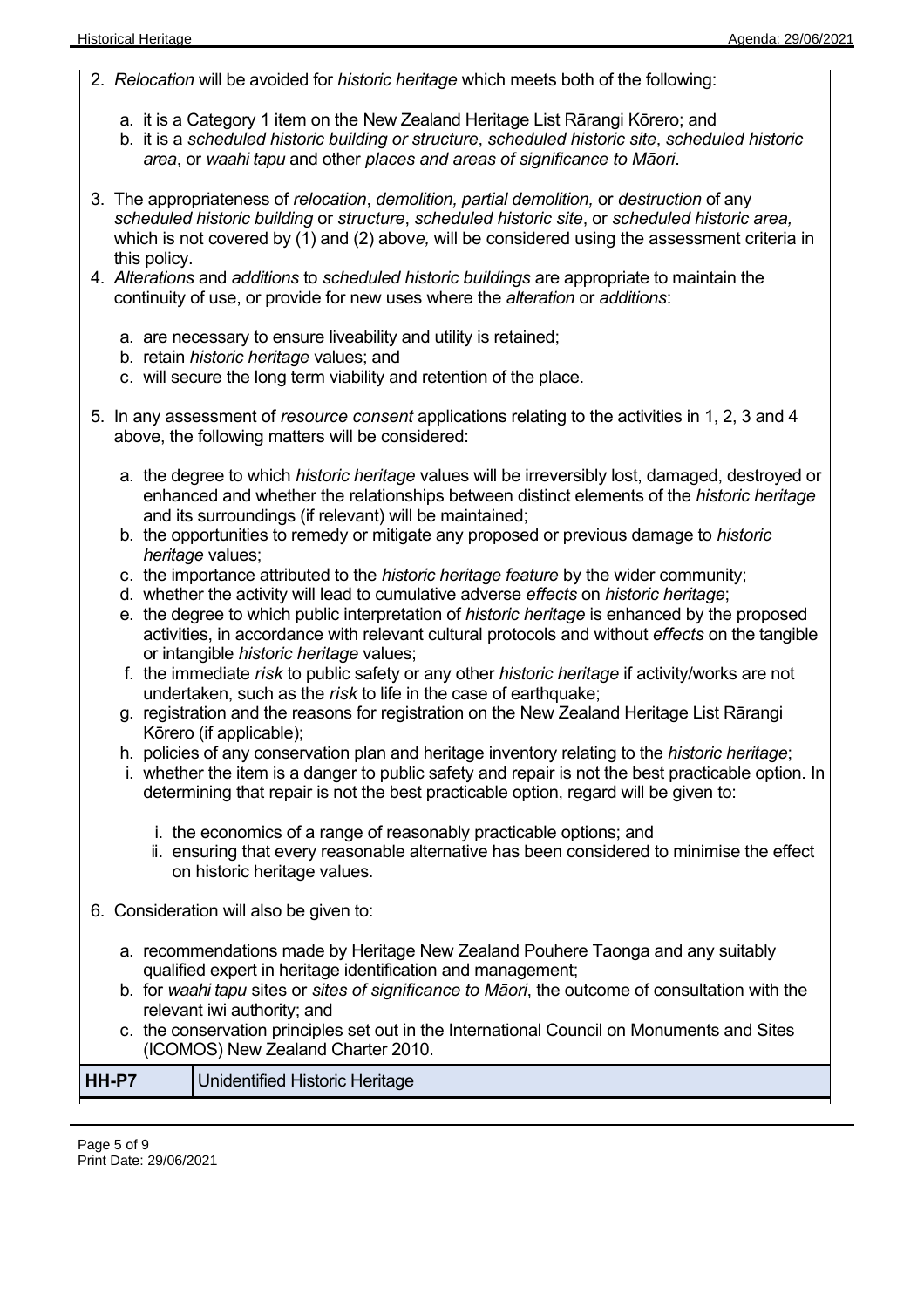A precautionary approach will be taken to protecting unidentified *historic heritage*. Where no archaeological authority is in place and previously unidentified *historic heritage* is discovered, then work will be immediately stopped until the significance is assessed and adverse *effect*s can be appropriately avoided or mitigated. The Accidental Discovery Protocol, as set out in HH-Table 1, will be followed in all *development*.

The *Council* will maintain publicly available information to highlight areas where there is a higher risk of unidentified *historic heritage* being encountered.

### **HH-P8** Voluntary and Non-regulatory Methods

The protection of *historic heritage* will be facilitated and encouraged by the use of voluntary and non-regulatory methods to support regulatory methods.

**HH-P9** Subdivision Involving Historic Heritage

*Historic heritage* will be protected from inappropriate *subdivision*.

Where any *subdivision* is proposed on *subject sites* containing *historic heritage features*, specific consideration will be given to the following matters:

- 1. whether the *subdivision* will create an *allotment* pattern that maintains or reinforces the integrity of the *historic heritage* and the character of the surrounding area;
- 2. whether the *subdivision* will create *allotment* or *allotments* of a size and dimension that can accommodate new *development* that will complement the *historic heritage subject site*;
- 3. whether new *buildings* can be sited and set back so that they do not overshadow, dominate, encroach on or otherwise impact on the setting of the *historic heritage*;
- 4. whether the *subdivision* would positively contribute to, or detract from, *historic heritage* values;
- 5. whether the *subdivision* will have an adverse *effect* on the ongoing and coherent management and maintenance of the *historic heritage* and its surroundings; and
- 6. whether a consent notice or other legal mechanism is required to protect the *historic heritage* values.

### **Rules**

The following rules and standards apply District-wide. These rules and standards should be read in conjunction with the District Plan Maps and the Schedule of *Historic Heritage* (Schedule 7), Schedule of Notable Trees (Schedule 8), and Schedule of Sites and Areas of Significance to Māori (Schedule 9) to determine if an application involves *historic heritage*.

### **Introduction: Applicability of Rules**

The rules in this chapter shall apply to all land use and activities in all *Zones* unless otherwise specified. There are other rules within the District Plan that may also apply to sites and activities.

| HH-R1                 | Any activity on a site with a historic heritage feature not specified as a controlled,<br>restricted discretionary, discretionary or non-complying activity in the rules in the<br>Earthworks, Notable Trees, or Sites and Areas of Significance to Maori chapters. |
|-----------------------|---------------------------------------------------------------------------------------------------------------------------------------------------------------------------------------------------------------------------------------------------------------------|
| Permitted<br>Activity | <b>Standards</b><br>1. The activity complies with all permitted activity standards in HH-R1 to HH-R3.<br>TREE-R1, and SASM-R2 to SASM-R6.                                                                                                                           |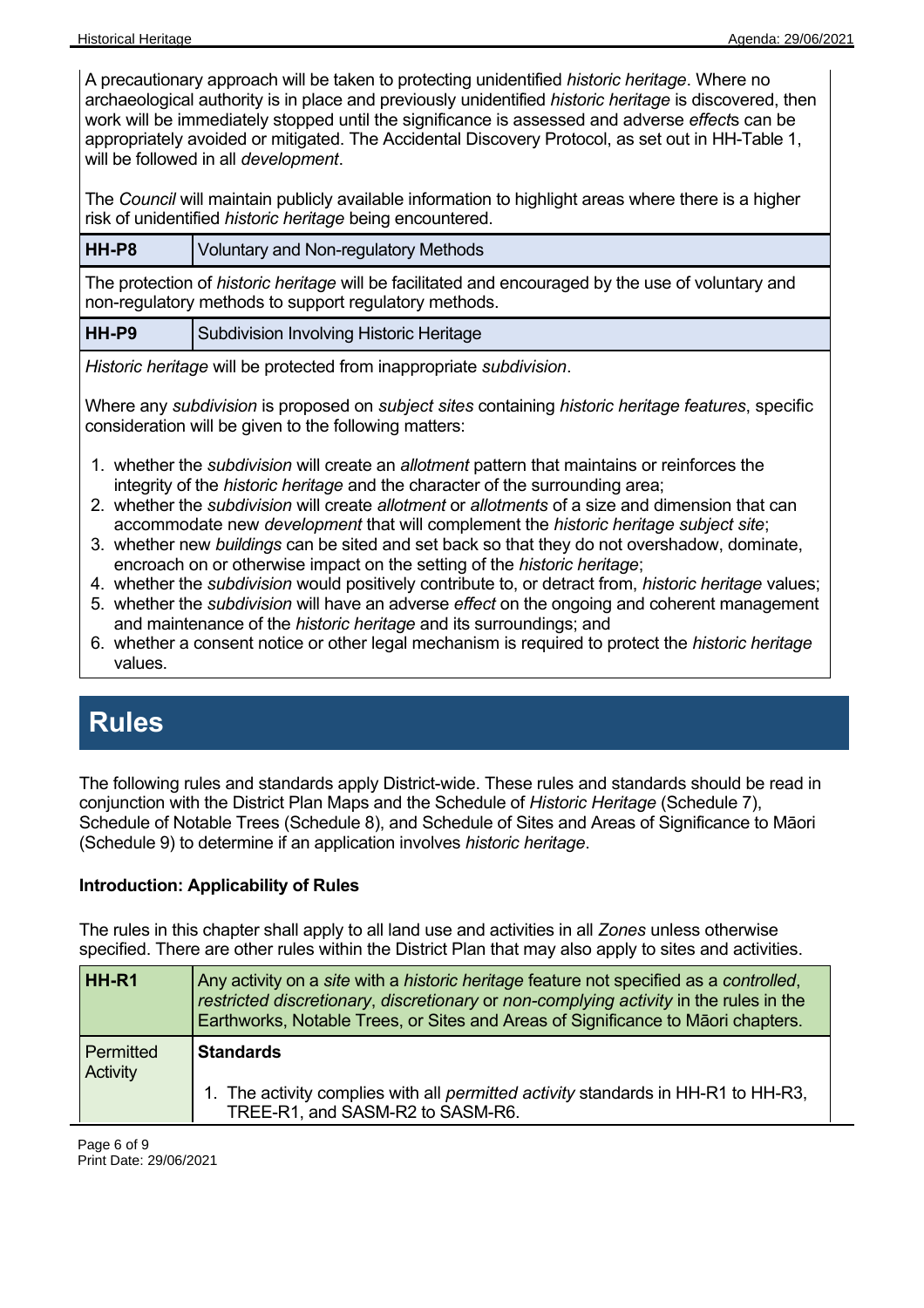| HH-R <sub>2</sub>                                            | Repair and maintenance of a scheduled historic building or structure.                                                                                                                                                                                                                                                                                                                                                                                                                      |                                                                                                                                                                                                                                                                             |
|--------------------------------------------------------------|--------------------------------------------------------------------------------------------------------------------------------------------------------------------------------------------------------------------------------------------------------------------------------------------------------------------------------------------------------------------------------------------------------------------------------------------------------------------------------------------|-----------------------------------------------------------------------------------------------------------------------------------------------------------------------------------------------------------------------------------------------------------------------------|
| Permitted<br><b>Activity</b>                                 | <b>Standards</b><br>demolition.<br>2. Any redecoration work must be limited to the renewal, restoration or new<br>historic heritage.<br>3. The work must not involve painting of any previously unpainted surface or<br>rendering of previously unplastered wall surfaces.                                                                                                                                                                                                                 | 1. The work must not involve alterations, additions, relocation, partial demolition or<br>application of surface finishes, decorative elements, minor fittings and fixtures<br>and floor coverings which does not destroy, compromise, damage or impair the                 |
| HH-R <sub>3</sub>                                            | Repair and maintenance of a scheduled historic site or scheduled historic area.                                                                                                                                                                                                                                                                                                                                                                                                            |                                                                                                                                                                                                                                                                             |
| Permitted<br><b>Activity</b>                                 | <b>Standards</b><br>1. Any maintenance and upgrading of paved roads, modified berms and paths<br>must not involve land disturbance, earthworks, and the alteration and<br>disturbance of land associated with the installation of fence posts which<br>extends beyond the area or depth previously disturbed.<br>2. Any fencing does not involve any scheduled historic site land disturbance,<br>earthworks, and the alteration and disturbance of land associated with the<br>disturbed. | installation of fence posts that extends beyond the area or depth previously                                                                                                                                                                                                |
| HH-R4                                                        | Alterations for earthquake strengthening of a scheduled historic building or<br>structure with a Heritage New Zealand Category 1 or 2 classification identified in the<br>Schedule of Historic Heritage.                                                                                                                                                                                                                                                                                   |                                                                                                                                                                                                                                                                             |
| <b>Controlled</b><br><b>Activity</b>                         | <b>Standards</b><br>1. Strengthening work must not be<br>visible on any exterior façade or<br>feature.<br>2. The work carried out must be<br>consistent with the original in terms<br>of quality, materials and detailing.<br>Any replacement materials must be<br>of the original or similar material,<br>colour, texture, form and design as<br>the original it replaces.<br>3. The Accidental Discovery Protocol,<br>set out in HH-Table 1, must be<br>followed.                        | <b>Matters of Control</b><br>1. Effects on historic heritage values.<br>2. Effects on visual, character and<br>amenity.<br>3. Layout, design and location of<br>proposed building or structures.<br>4. Effects on context and surroundings.<br>5. The matters within HH-P6. |
| HH-R5                                                        |                                                                                                                                                                                                                                                                                                                                                                                                                                                                                            | Any activity affecting a <i>historic heritage feature</i> , which does not comply with one or<br>more of the <i>permitted</i> or <i>controlled activity</i> standards, unless otherwise specified.                                                                          |
| <b>Restricted</b><br><b>Discretionary</b><br><b>Activity</b> | <b>Standards</b>                                                                                                                                                                                                                                                                                                                                                                                                                                                                           | <b>Matters of Discretion</b><br>1. Consideration of the effects of the<br>standard not met.<br>2. Effects on historic heritage values.<br>3. Measures to avoid, remedy or                                                                                                   |

 $\overline{\phantom{a}}$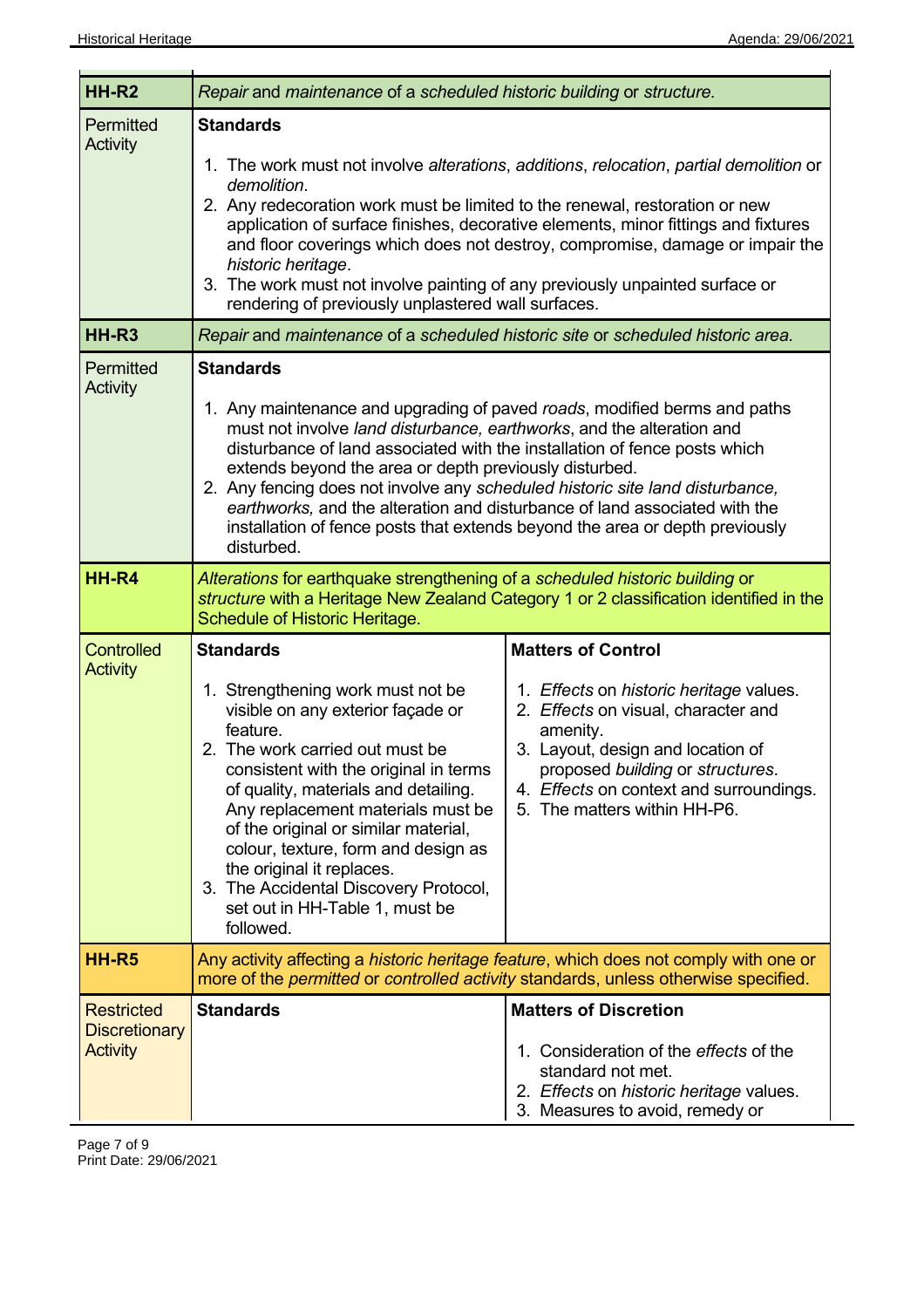|                                                              | mitigate adverse effects.<br>4. Cumulative effects.                                                                                                                                                                                                                                                                                                                                                                                                                                         |  |
|--------------------------------------------------------------|---------------------------------------------------------------------------------------------------------------------------------------------------------------------------------------------------------------------------------------------------------------------------------------------------------------------------------------------------------------------------------------------------------------------------------------------------------------------------------------------|--|
| <b>HH-R6</b>                                                 | Alterations or additions to scheduled historic building or structure, scheduled<br>historic site, or scheduled historic area, including:<br>1. construction of new buildings or structures;<br>2. work that does not meet the definition of repair and maintenance;<br>3. internal and external alterations and additions to a scheduled historic building;<br>and<br>4. earthquake strengthening activities that do not comply with one or more<br>controlled activity standards in HH-R4. |  |
| <b>Restricted</b><br><b>Discretionary</b><br><b>Activity</b> | <b>Standards</b><br><b>Matters of Discretion</b><br>1. Effects on historic heritage values.<br>2. Effects on landscape and amenity.<br>3. Layout, design and location of<br>proposed building (excluding minor<br>buildings).<br>4. Effects on context and surroundings<br>including any effects on 'key access<br>and view points' listed in the Schedule<br>of Historic Heritage.<br>5. The matters within HH-P6.                                                                         |  |
| <b>HH-R7</b>                                                 | Any activity affecting a <i>historic heritage</i> feature which is specified as a Restricted<br>Discretionary Activity and does not comply with one or more of the relevant<br>standards, unless otherwise specifically stated.                                                                                                                                                                                                                                                             |  |
| <b>Discretionary</b><br><b>Activity</b>                      |                                                                                                                                                                                                                                                                                                                                                                                                                                                                                             |  |
| <b>HH-R8</b>                                                 | Relocation of historic heritage as a scheduled historic building or structure,<br>scheduled historic site, or scheduled historic area (except where specified in this<br>District Plan to be a Non-Complying activity).                                                                                                                                                                                                                                                                     |  |
| <b>Discretionary</b><br>Activity                             |                                                                                                                                                                                                                                                                                                                                                                                                                                                                                             |  |
| HH-R9                                                        | Partial demolition, demolition or destruction of a scheduled historic building or<br>structure, scheduled historic site, or scheduled historic area (except where<br>specified in this District Plan to be a Non-Complying activity).                                                                                                                                                                                                                                                       |  |
| <b>Discretionary</b><br>Activity                             |                                                                                                                                                                                                                                                                                                                                                                                                                                                                                             |  |
| <b>HH-R10</b>                                                | Partial demolition, demolition or destruction of Heritage New Zealand Category 1 or<br>2 historic heritage identified scheduled historic buildings or structures, scheduled<br>historic sites, or scheduled historic areas.                                                                                                                                                                                                                                                                 |  |
| Non-<br>Complying<br>Activity                                |                                                                                                                                                                                                                                                                                                                                                                                                                                                                                             |  |
| <b>HH-R11</b>                                                | Relocation of Heritage New Zealand Category 1 historic heritage identified<br>scheduled heritage buildings and structures, scheduled historic sites, or scheduled                                                                                                                                                                                                                                                                                                                           |  |